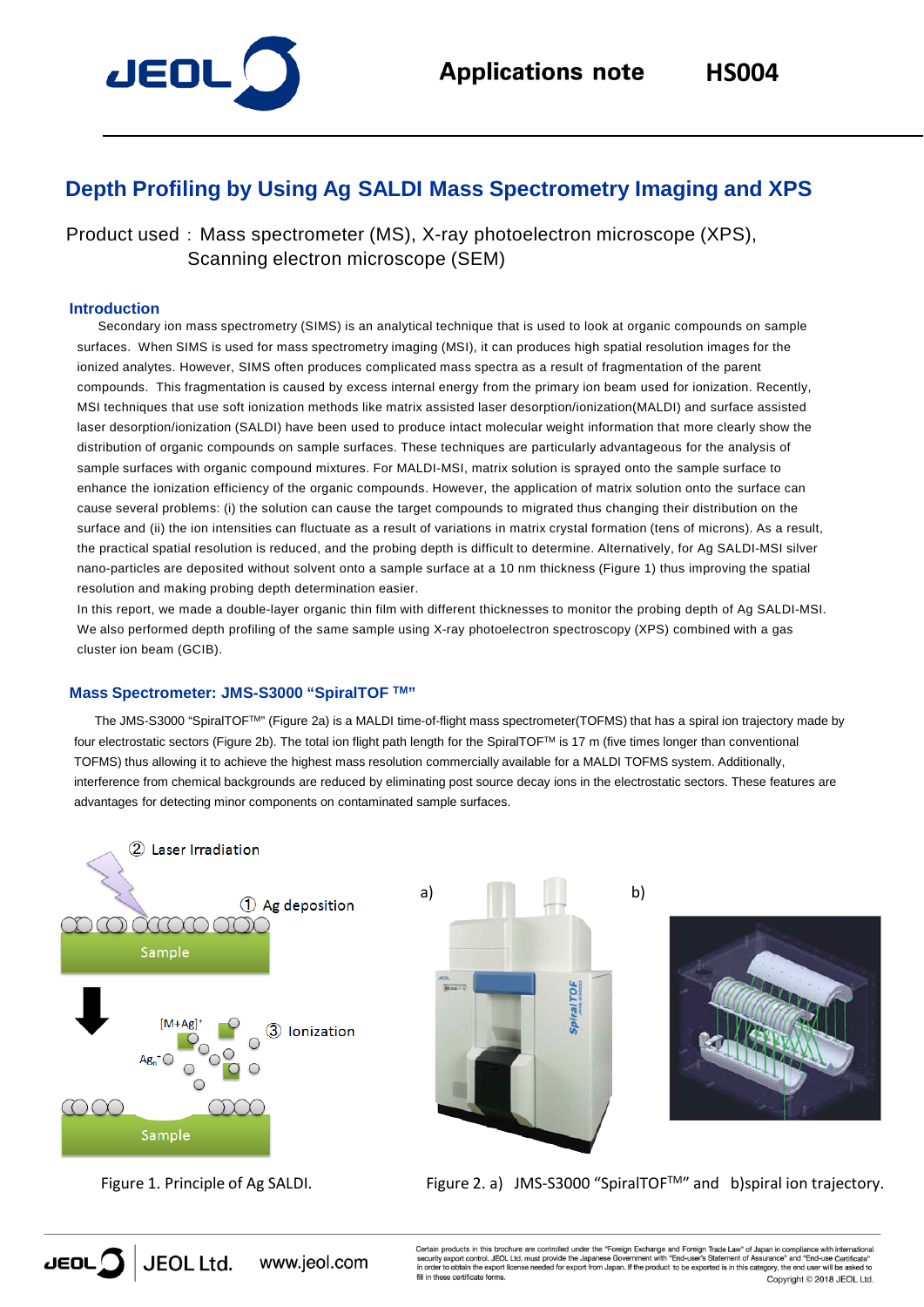#### **X-ray Photoelectron Spectroscopy: JPS-9030**

The JPS-9030 is a XPS system that can be used to analyze the elemental composition and chemical bonding state of a sample surface (Figure 3). X-rays are irradiated into the sample surface to generate photoelectrons from different surface analytes (Figure 4). Depth profiling of the elemental composition and chemical bonding state is possible when XPS and GCIB are combined. Recently, these techniques have been applied to organic samples that are easily damaged by using gas cluster ions for ion etching.



Figure 3. JPS-9030 X-ray photoelectron spectrometer



Double-layer thin films were made using IRGANOX 1010  $(C_{73}H_{108}O_{12})$  and IRGANOX 3114  $(C_{48}H_{69}N_3O_6)$ . First, a 150 nm thickness IRGANOX 3114 layer was deposited on to the Si wafer. Next, IRGANOX 1010 was deposited onto half of the IRGANOX 3114 film at a thickness of 10, 50 or 100 nm. This double-layer film IRGANOX 1010/3114 is referred to as Region 1, while the IRGANOX 3114 only region is referred to as Region 2 (Figure 5) . The silver was deposited onto Region 1 and 2 at a thickness of 10 nm. Afterwards, a FE SEM JSM-7610F (Figure 6a) was used to look at the silver nano-particles on sample surface. An acceleration voltage of 5 kV was used to observe secondary electron images (Figure 6b). The island-shaped gray regions in the SEM image are the actual silver nano-particles. This image shows that the nano-particles were distributed uniformly onto the sample surface. It should be noted that the field of view for the SEM image is much smaller than the laser diameter (20 μm) used during Ag SALDI-MSI.

IRGANOX is a registered trademark or a trademark of BASF SE.

www.jeol.com



Figure 6. a) JSM-7610F and b) SEM image of Ag-NP deposited on sample surface.

![](_page_1_Picture_9.jpeg)

![](_page_1_Figure_10.jpeg)

![](_page_1_Figure_11.jpeg)

Figure 5. Diagram of double-layer thin film

**JEOL Ltd.**  $JEDL$ 

Certain products in this brochure are controlled under the "Foreign Exchange and Foreign Trade Law" of Japan in compliance with<br>security export control. JEOL Ltd. must provide the Japanese Government with "End-user's State Security export control. JEOL Ltd. must provide the Japanese Government with "End-user's Statement of Assurance" and "End-use Certificative and the space of the space of the space of the space of the space of the space of ese certificate forms. Copyright © 2018 JEOL Ltd.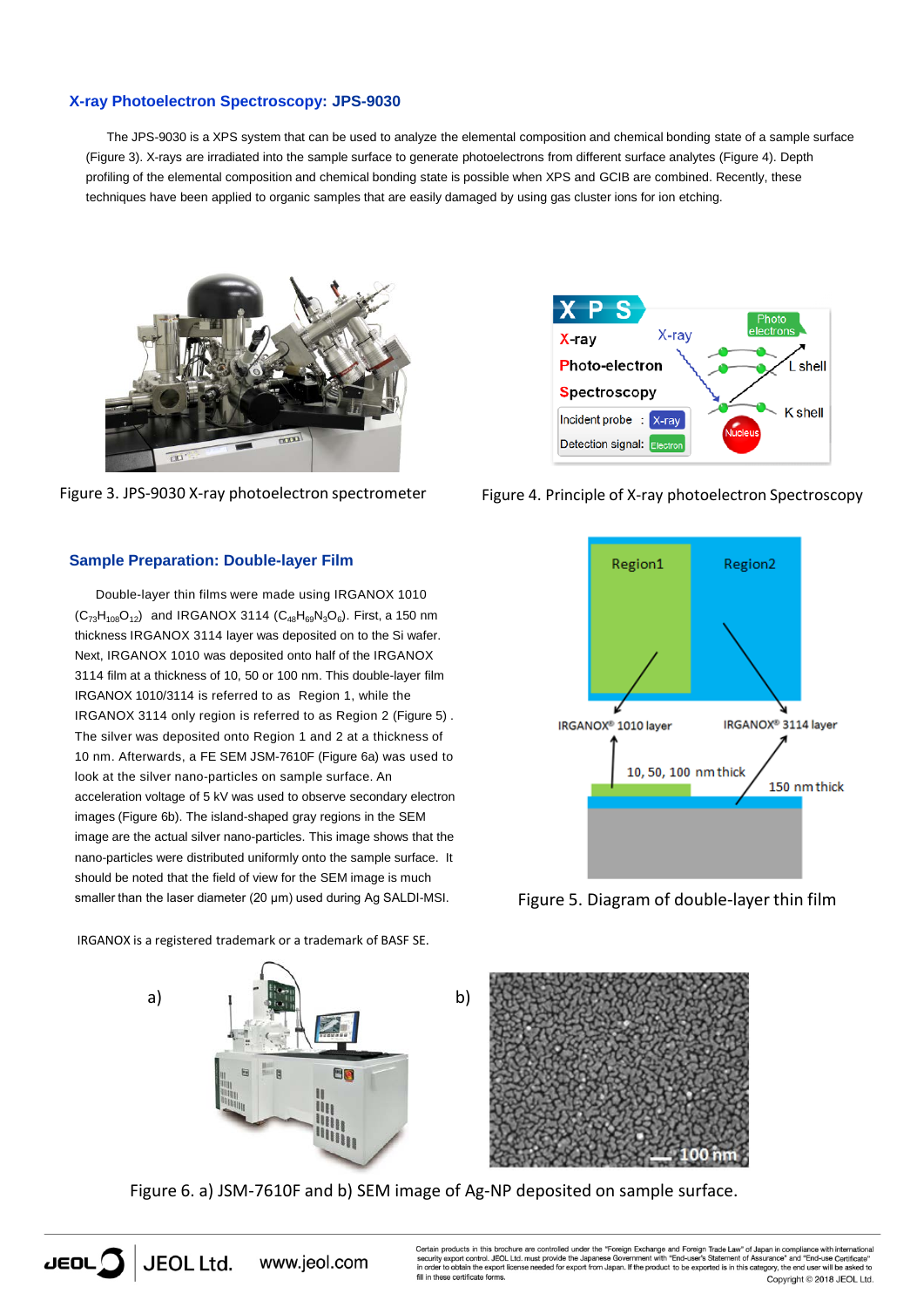## **Measurement Conditions**

The depth profiling of IRGANOX 1010/3114 was performed using SALDI-MSI and XPS with GCIB. The measurement conditions are listed below. During the XPS measurements, the spectra were acquired for every 10 nm from IRGANOX surface to Si wafer by etching with the Ar cluster ion beam.

| <b>SALDI-MSI</b>                         | <b>XPS</b>                                                    |
|------------------------------------------|---------------------------------------------------------------|
| JMS-S3000 SpiralTOF™                     | <b>JPS-9030</b>                                               |
| Mode: SpiralTOF: Positive ion            | Energy resolution: 0.9 eV (FWHM) for Ag3d <sub>5/2</sub> peak |
| Pixel size: 20 um                        | Measurement diameter: 3 mmo                                   |
| Laser diameter: 20 µm                    | Measurement area: IRGANOX 1010(50 nm)/3114 in Region 1        |
| Measurement area:                        | Ion etching: Cluster ion beam                                 |
| 400 µm×200 µm by crossing Region 1 and 2 | GCIB 10S (IONOPTIKA Ltd.)                                     |
| Software: msMicroImager (JEOL)           | Cluster size: Ar <sub>1000</sub>                              |
|                                          | Accelerating voltage: 10 kV                                   |

## Table 1. Measurement condition of SALDI-MSI and XPS

## **Results and Discussion 1. Ag SALDI-MSI**

The Ag SALDI-MSI results for the 10, 50 and 100 nm IRGANOX 1010 layers are shown in Figure 7 a-c. These are the mass images for [M+Ag] <sup>+</sup> of IRGANOX 1010 and IRGANOX 3114. Each thin film boundary for Region 1 and 2 are shown in the IRGANOX 1010 mass images as green (observed) and black (not observed). The line profiles for the Ag SALDI-MSI were measured along the red dotted line in Figure 7a, and the results are shown in Figure 7d. The relative ion intensities for the line profiles were normalized with the average IRGANOX 3114 intensities in Region 2. The intensities for the IRGANOX 3114 bottom layer decreased as the top layer IRGANOX 1010 increased in thickness. Finally, the ions were not detected under the 100 nm IRGANOX 1010 layer. Therefore, the probing depth for the Ag SALDI-MSI measurements was 50–100 nm, which is deeper than the XPS can analyze without GCIB. In the next section, XPS was combined with GCIB to measure the depth profile of the IRGANOX 1010(50nm)/3114 region.

![](_page_2_Figure_6.jpeg)

Figure 7. Mass images for the silver adduct ions ([M+Ag]<sup>+</sup>) for IRGANOX 1010/3114 acquired using Ag-NP SALDI-MSI (a-c). The line profile of silver adduct ions of IRGANOX 3114 are also shown(d).

![](_page_2_Picture_8.jpeg)

Certain products in this brochure are controlled under the "Foreign Exchange and Foreign Trade Law" of Japan in compliance with international<br>security export control. JEOL Ltd. must provide the Japanese Government with "En these certificate forms. Copyright @ 2018 JEOL Ltd